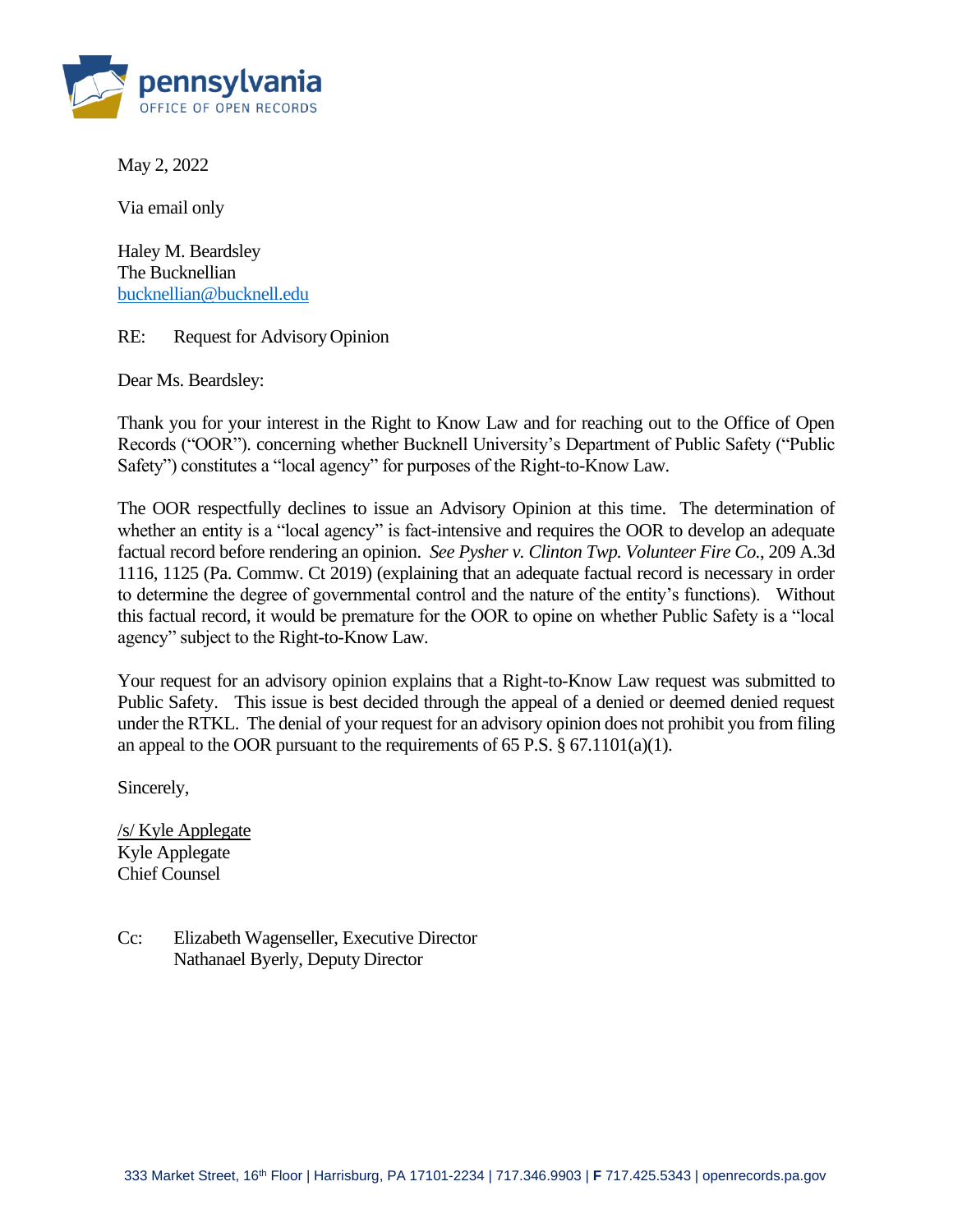

The weekly student newspaper of Bucknell University, since 1896

Bucknell University, Box C3952 701 Moore Avenue Lewisburg, PA 17837

(570) 577-1156

bucknellian.net / bucknellian@bucknell.edu

## **Executive Director**

Office of Open Records 333 Market Street, 16th Floor Harrisburg, PA 17101-2234

**Regarding:** Bucknell University Public Safety / Open Records Act Via email and postal mail April 18, 2022

To the Executive Director of the Office of Open Records:

This letter is a request by the students of The Bucknellian independent student newspaper of Bucknell University (the "Bucknellian") for an advisory opinion pursuant to Section  $1310(a)(2)$  of the Right-To-Know Law, 65 Pa. Stat. § 67.101, et seq., (the "Law").

Bucknell University ("Bucknell"), a non-profit corporation under 15 Pa. [C.S.](https://casetext.com/statute/pennsylvania-statutes/consolidated-statutes/title-15-pacs-corporations-and-unincorporated-associations/part-ii-corporations/subpart-c-nonprofit-corporations) Pt. II [Subpt.](https://casetext.com/statute/pennsylvania-statutes/consolidated-statutes/title-15-pacs-corporations-and-unincorporated-associations/part-ii-corporations/subpart-c-nonprofit-corporations) C, appoints police officers for the corporation pursuant to 22 Pa. [C.S.](https://casetext.com/statute/pennsylvania-statutes/consolidated-statutes/title-22-pacs-detectives-and-private-police/chapter-5-private-police/section-501-appointment-by-nonprofit-corporations?resultsNav=false&tab=keyword) § 501 into its Department of Public Safety ("Public Safety"). Officers employed by Bucknell's Public Safety, under 22 Pa. C.S. § [501\(b\)](https://casetext.com/statute/pennsylvania-statutes/consolidated-statutes/title-22-pacs-detectives-and-private-police/chapter-5-private-police/section-501-appointment-by-nonprofit-corporations?resultsNav=false&tab=keyword) and (c), "take and subscribe the oath required by the sixth article of the Constitution of Pennsylvania" and "severally possess and exercise all the powers of a police officer in this Commonwealth."

The Bucknellian is seeking an advisory opinion that Public Safety qualifies as a "local agency" pursuant to [Section](https://casetext.com/statute/pennsylvania-statutes/statutes-unconsolidated/title-65-ps-public-officers/chapter-3a-right-to-know-law/chapter-1-preliminary-provisions/section-67102-definitions?sort=relevance&type=regulation&ssr=false&resultsNav=false&tab=keyword) 102 of the Law that is subject to provide public records in accordance with [Section](https://casetext.com/statute/pennsylvania-statutes/statutes-unconsolidated/title-65-ps-public-officers/chapter-3a-right-to-know-law/chapter-3-requirements-and-prohibitions/section-67302-local-agencies?sort=relevance&type=regulation&ssr=false&resultsNav=false&tab=keyword) 302(a) of the Law.

At present, there is no ongoing litigation of which the Bucknellian is aware involving the subject matter of this Advisory Opinion. Relevant precedent does, however, include:

— [Henderson](https://casetext.com/case/henderson-v-fisher-6?sort=relevance&type=regulation&ssr=false&resultsNav=false&tab=keyword#p1118) v. Fisher, 631 F.2d 1115, 1118 (3d Cir. Pa., 1980); as "the delegation of police powers, a government function, to the campus police buttresses the conclusion that the campus police act under color of state authority," this indicates to the Bucknellian that Public Safety qualifies as a local agency under the Law.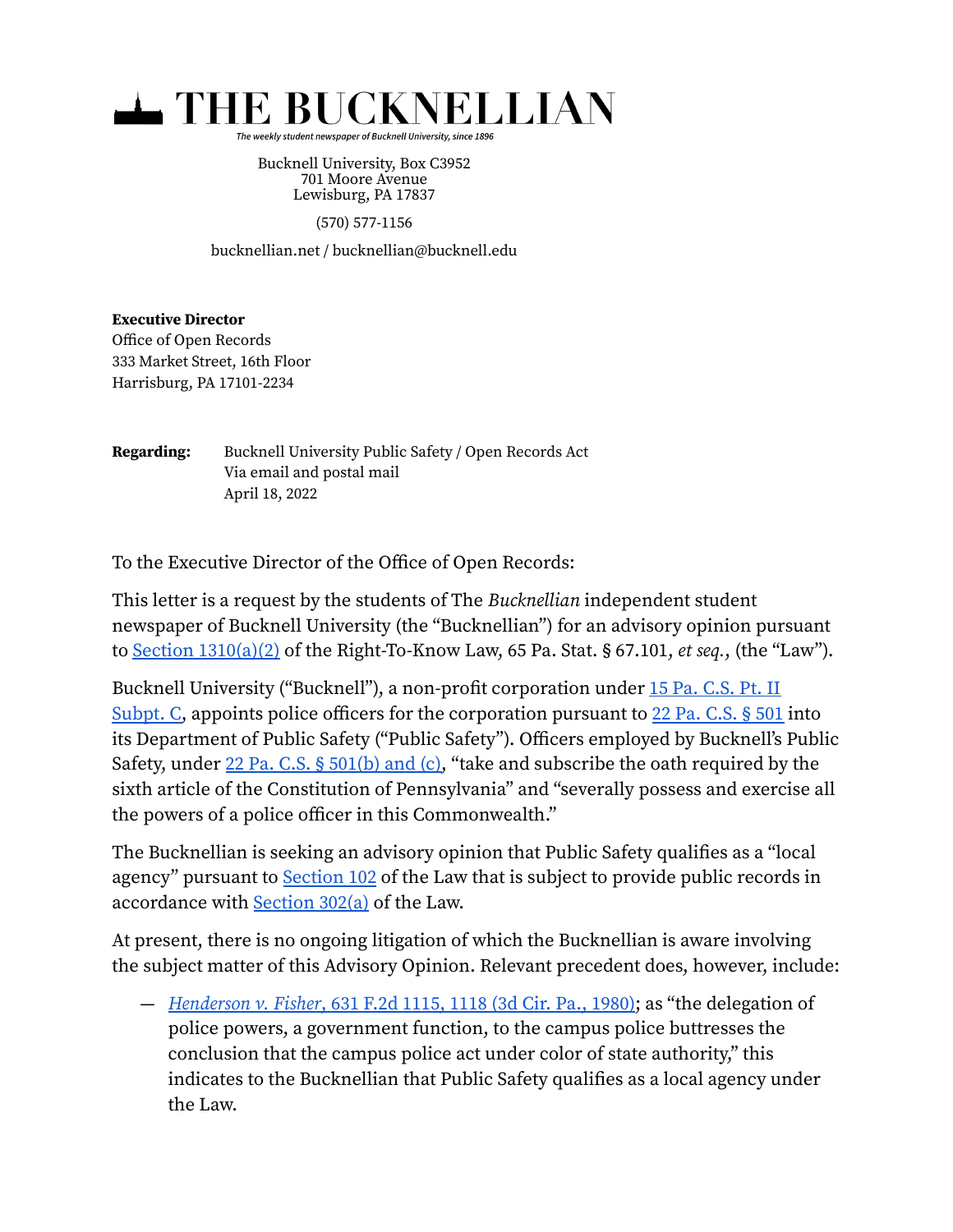- [Dempsey](https://casetext.com/case/dempsey-v-bucknell-univ-6?sort=relevance&type=regulation&ssr=false&resultsNav=false&tab=keyword#N196626) v. Bucknell Univ., 834 F.3d 457, 462 n.1 (3d Cir. 2016), in which Public Safety officers' "official actions are taken under color of state authority," (internal quotations removed). The Bucknellian understands that Dempsey affirms the conclusion in Henderson while specifically applying it to Public Safety officers at Bucknell.
- Bucknell itself has argued that Public safety officers are, "in fact, the police" under 37 Pa. Code § [203.1,](https://casetext.com/regulation/pennsylvania-code-rules-and-regulations/title-37-law/part-iv-municipal-police-officers-education-and-training-commission/subpart-a-retired-law-enforcement-identification-and-qualification/chapter-203-administration-of-the-program/subchapter-a-general/section-2031-definitions?p=1&q=37%20Pa.%20Code%20%C2%A7%20203.1&sort=relevance&type=regulation&ssr=false) et seq., Doc. [1:20-CV-01722-CCC](https://storage.courtlistener.com/recap/gov.uscourts.pamd.126522/gov.uscourts.pamd.126522.25.0.pdf#page=15) 25 p. 11 n.4. Evidently, Bucknell understands Public Safety officers to be functionally indistinguishable from "the police."

This Advisory Opinion is sought, in part, regarding an actual Right-To-Know request submitted to Public Safety concurrently with this letter.

Please direct all correspondence regarding this matter to the below information. Email is strongly preferred.

## **The Bucknellian**

Bucknell University, Box C3952 701 Moore Avenue Lewisburg, PA 17837 (570) 577-1156 bucknellian@bucknell.edu

All the best, Haley M. Beardsley The Bucknellian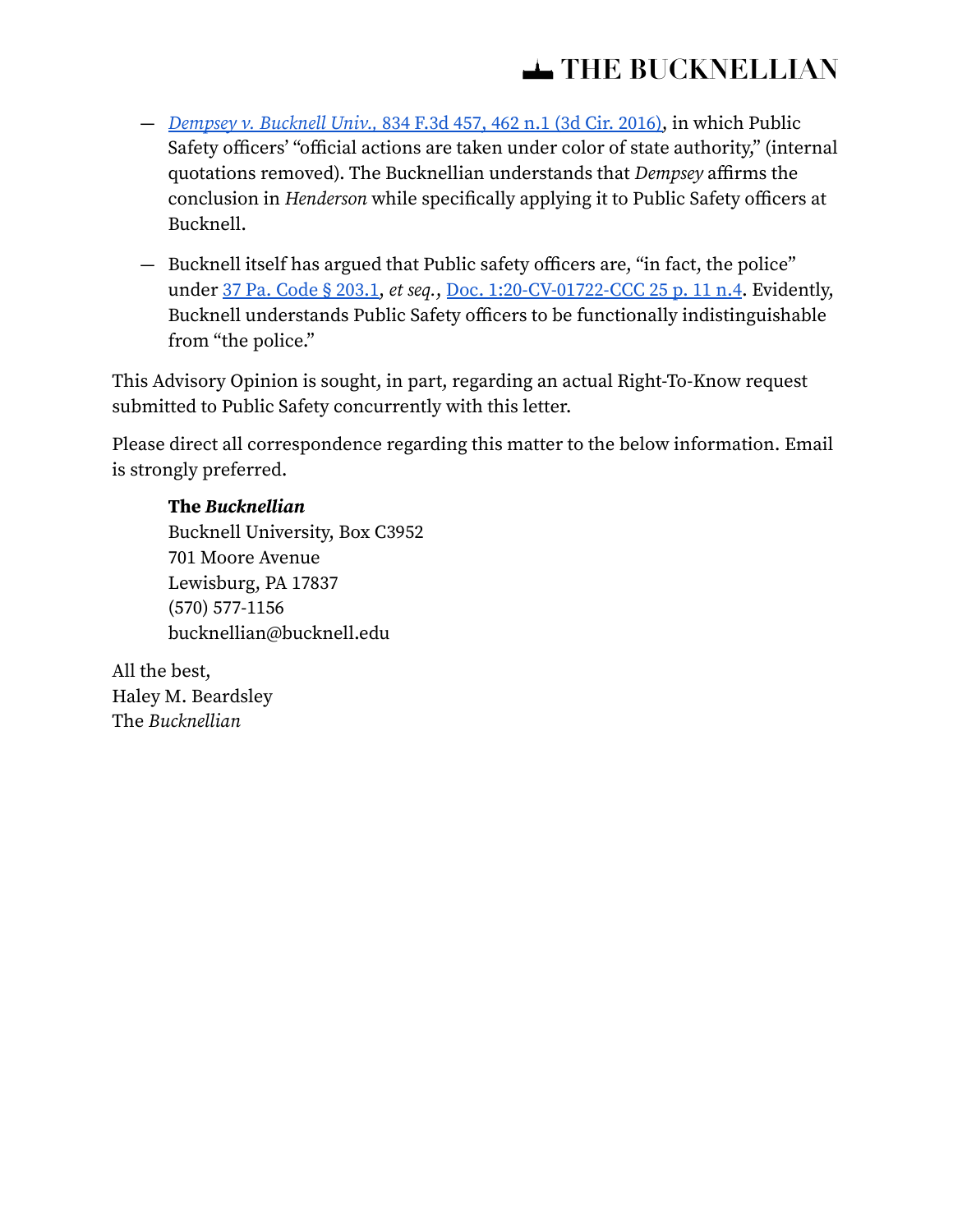| From:        | The Bucknellian                                                 |
|--------------|-----------------------------------------------------------------|
| To:          | DC. OpenRecords                                                 |
| Subject:     | [External] Advisory Opinion / Bucknell University Public Safety |
| Date:        | Monday, April 18, 2022 12:03:07 PM                              |
| Attachments: | RTKL ADVISORY OPINION.docx.pdf                                  |

*ATTENTION: This email message is from an external sender. Do not open links or attachments from unknown sources. To report suspicious email, forward the message as an attachment to CWOPA\_SPAM@pa.gov.*

To whom it may concern:

In accordance with 65 Pa. Stat.  $\S 67.1310(a)(2)$ , attached to this email is a request for an Advisory Opinion under the Right-to-Know Law. This request form has also been sent by postal mail.

Please confirm receipt of this email. Best,

*The Bucknellian The weekly student newspaper of Bucknell University*

Stuck House **e** [bucknlln@bucknell.edu](mailto:bucknlln@bucknell.edu) **p** [\(570\) 577-1156](tel:(570)+577-1156)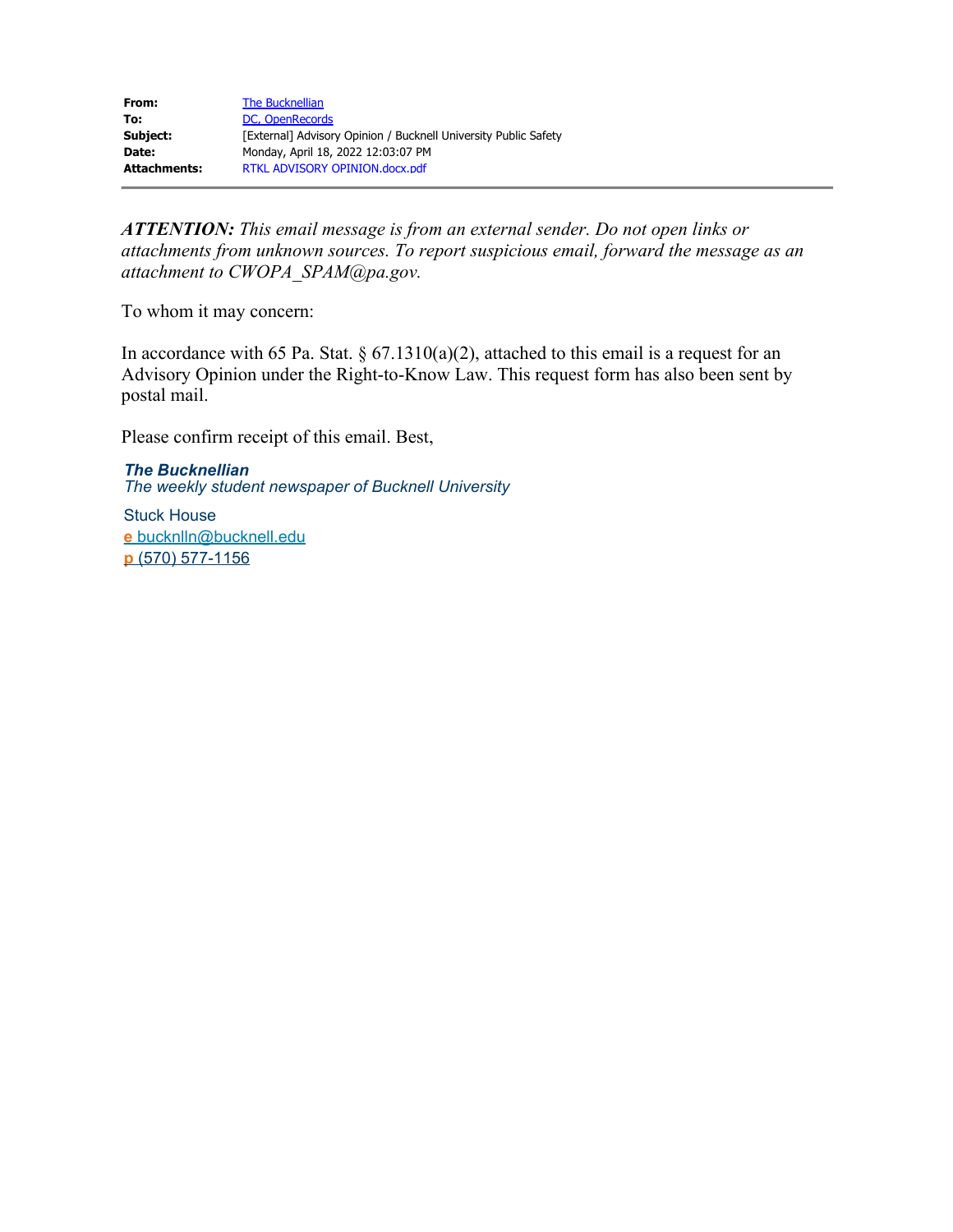

Bucknell University, Box C3952 701 Moore Avenue Lewisburg, PA 17837

 $(570) 577 - 1156$ 

bucknellian.net / bucknellian@bucknell.edu

RECEM APR 212021

OFFICE OF OPEN RECTIVE

**Executive Director** Office of Open Records 333 Market Street, 16th Floor Harrisburg, PA 17101-2234

Bucknell University Public Safety / Open Records Act **Regarding:** Via email and postal mail April 18, 2022

To the Executive Director of the Office of Open Records:

This letter is a request by the students of The Bucknellian independent student newspaper of Bucknell University (the "Bucknellian") for an advisory opinion pursuant to Section 1310(a)(2) of the Right-To-Know Law, 65 Pa. Stat. § 67.101, et seq., (the "Law").

Bucknell University ("Bucknell"), a non-profit corporation under 15 Pa. C.S. Pt. II Subpt. C, appoints police officers for the corporation pursuant to 22 Pa. C.S. § 501 into its Department of Public Safety ("Public Safety"). Officers employed by Bucknell's Public Safety, under 22 Pa. C.S. § 501(b) and (c), "take and subscribe the oath required by the sixth article of the Constitution of Pennsylvania" and "severally possess and exercise all the powers of a police officer in this Commonwealth."

The Bucknellian is seeking an advisory opinion that Public Safety qualifies as a "local agency" pursuant to Section 102 of the Law that is subject to provide public records in accordance with Section 302(a) of the Law.

At present, there is no ongoing litigation of which the Bucknellian is aware involving the subject matter of this Advisory Opinion. Relevant precedent does, however, include:

- Henderson v. Fisher, 631 F.2d 1115, 1118 (3d Cir. Pa., 1980); as "the delegation of police powers, a government function, to the campus police buttresses the conclusion that the campus police act under color of state authority," this indicates to the Bucknellian that Public Safety qualifies as a local agency under the Law.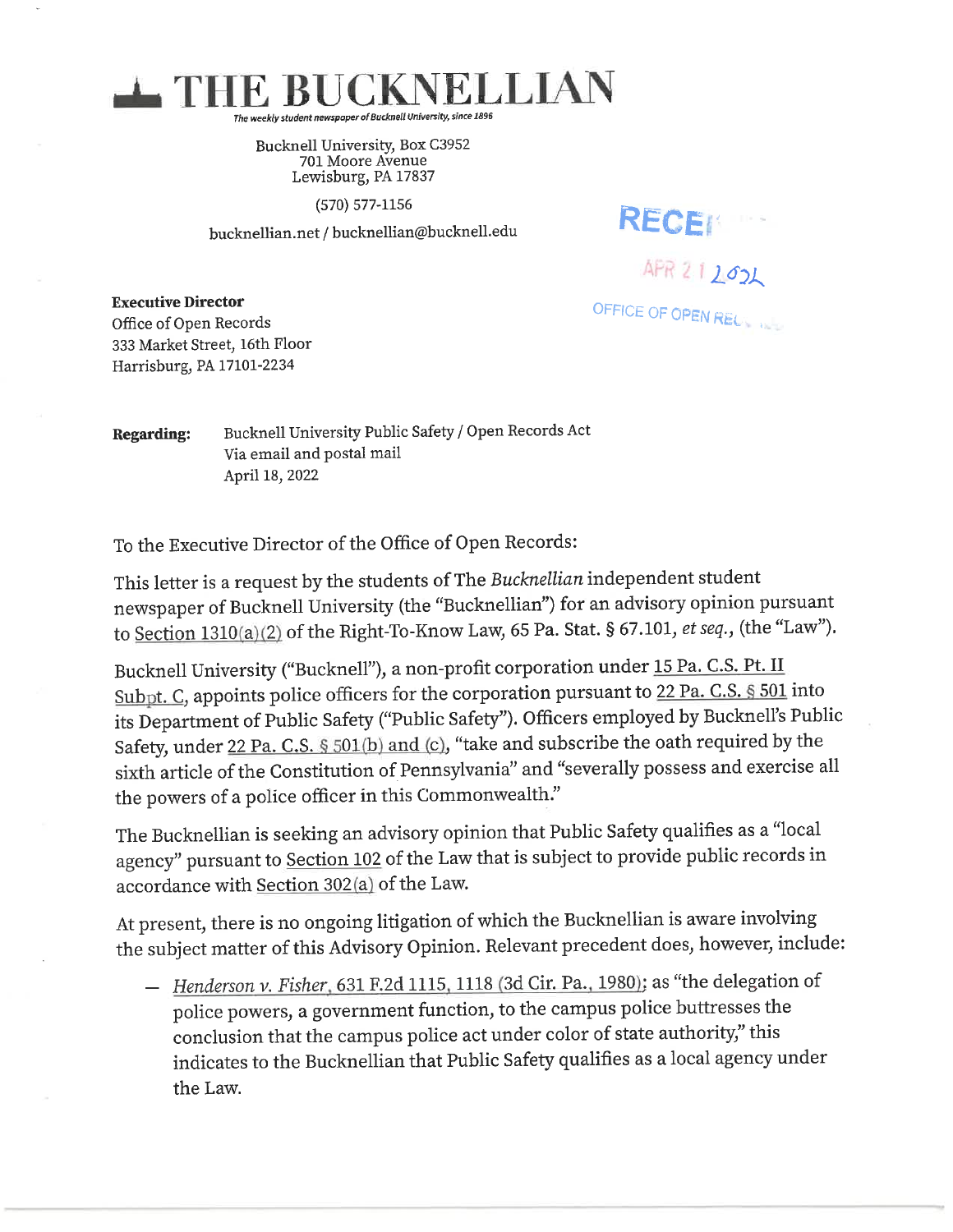## THE BUCKNELLIAN

- Dempsey v. Bucknell Univ., 834 F.3d 457, 462 n.1 (3d Cir. 2016), in which Public Safety officers' "official actions are taken under color of state authority," (internal quotations removed). The Bucknellian understands that Dempsey affirms the conclusion in Henderson while specifically applying it to Public Safety officers at Bucknell.
- Bucknell itself has argued that Public safety officers are, "in fact, the police" under 37 Pa. Code § 203.1, et seq., Doc. 1:20-CV-01722-CCC 25 p. 11 n.4. Evidently, Bucknell understands Public Safety officers to be functionally indistinguishable from "the police."

This Advisory Opinion is sought, in part, regarding an actual Right-To-Know request submitted to Public Safety concurrently with this letter.

Please direct all correspondence regarding this matter to the below information. Email is strongly preferred.

## The Bucknellian

Bucknell University, Box C3952 701 Moore Avenue Lewisburg, PA 17837  $(570) 577 - 1156$ bucknellian@bucknell.edu

All the best, Haley M. Beardsley The Bucknellian